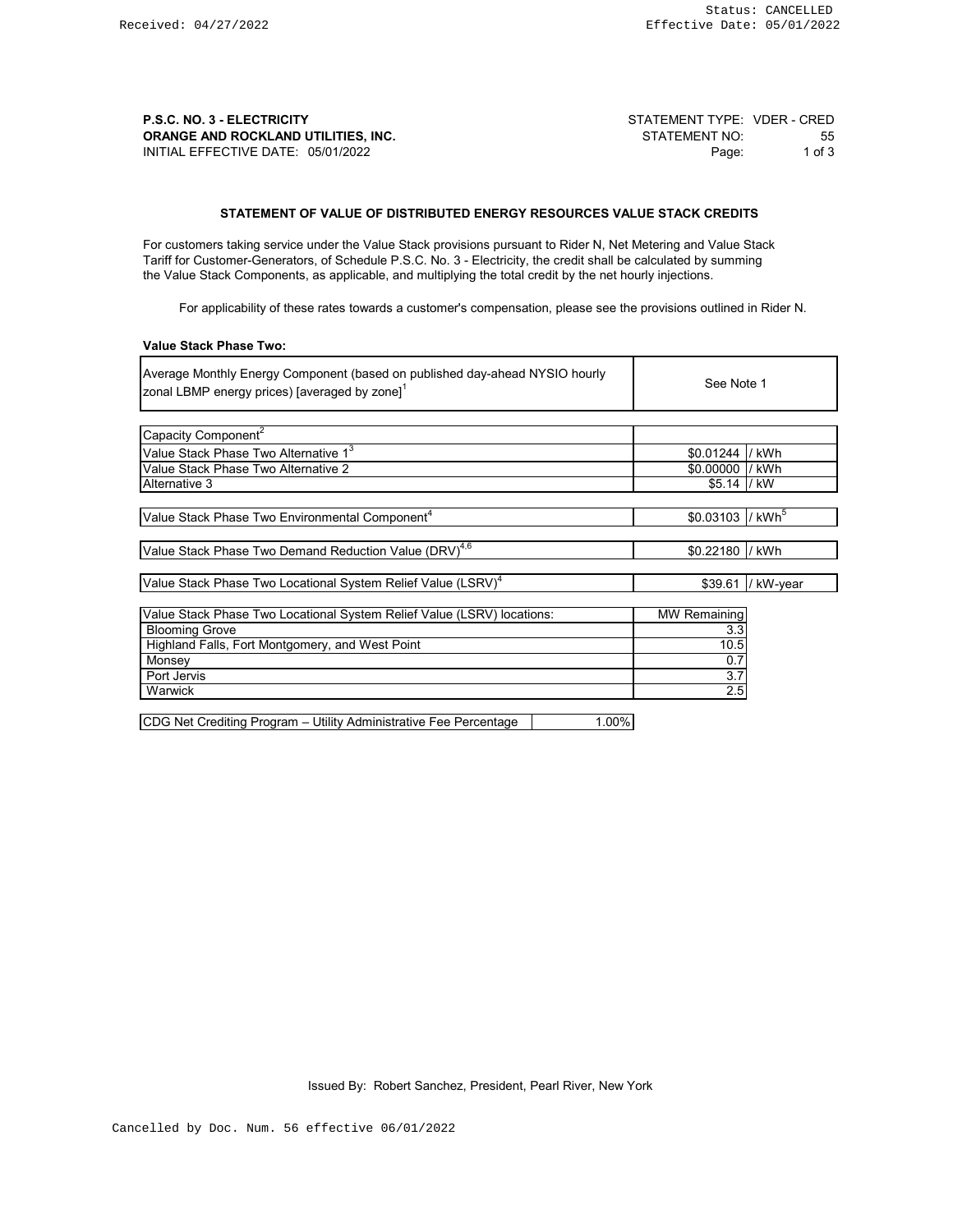**P.S.C. NO. 3 - ELECTRICITY CONSUMISTION CONSUMING STATEMENT TYPE:** VDER - CRED<br> **ORANGE AND ROCKLAND UTILITIES, INC.** STATEMENT NO. STATEMENT NO: 55 **ORANGE AND ROCKLAND UTILITIES, INC.** STATEMENT NO: 55<br>
INITIAL EFFECTIVE DATE: 05/01/2022<br>
2 of 3 INITIAL EFFECTIVE DATE: 05/01/2022

# **STATEMENT OF VALUE OF DISTRIBUTED ENERGY RESOURCES VALUE STACK CREDITS (CONTINUED)**

## **Value Stack Phase One:**

| Average Monthly Energy Component (based on published day-ahead NYSIO hourly | See Note 1                   |                   |
|-----------------------------------------------------------------------------|------------------------------|-------------------|
|                                                                             |                              |                   |
| Capacity Component                                                          |                              |                   |
| Value Stack Phase One Alternative 1                                         | \$0.01421                    | /kWh              |
| Value Stack Phase One Alternative 2                                         | \$0.00000                    | / kWh             |
| Alternative $3^2$                                                           | \$5.14                       | /kW               |
|                                                                             |                              |                   |
| Environmental Component <sup>4</sup>                                        | \$0.03103 / kWh <sup>5</sup> |                   |
|                                                                             |                              |                   |
| Value Stack Phase One Demand Reduction Value (DRV) <sup>4</sup>             |                              | \$67.78 / kW-year |
|                                                                             |                              |                   |
| Previous Year's Top Ten Peak Hours <sup>7</sup> and Peak Demand             |                              |                   |

| II I GVIUUS TGAI STUUTTGITI GAN I IUUI SAIIU ITGAN LUGI IIAI IU |               |           |    |               |           |
|-----------------------------------------------------------------|---------------|-----------|----|---------------|-----------|
|                                                                 | Dav/Time      | <b>MW</b> |    | Dav/Time      | <b>MW</b> |
|                                                                 | 6/30/21 18:00 | 1.035.31  |    | 6/29/21 20:00 | 997.9     |
|                                                                 | 6/30/21 17:00 | 1.018.9   |    | 6/30/21 16:00 | 996.7     |
|                                                                 | 6/29/21 19:00 | 1.015.0 l |    | 6/29/21 17:00 | 995.0     |
|                                                                 | 6/29/21 18:00 | 1.011.7   |    | 6/29/21 16:00 | 988.8     |
|                                                                 | 6/30/21 19:00 | 1.011.1   | 10 | 6/30/21 15:00 | 988.1     |

| Market Transition Credit Component of the Value Stack |                 |          |                 |                       |
|-------------------------------------------------------|-----------------|----------|-----------------|-----------------------|
| Tranchel                                              |                 | SC No. 1 |                 | SC No. 2 - Non-Demand |
| 0/1                                                   | \$0.0911 / kWh  |          | \$0.0609 / kWh  |                       |
|                                                       | \$0.0821  / kWh |          | \$0.0534  / kWh |                       |
|                                                       | \$0.0731 / kWh  |          | \$0.0460 / kWh  |                       |
|                                                       | \$0.0462 / kWh  |          | \$0.0235 / kWh  |                       |
|                                                       |                 |          |                 |                       |
| Community Credit - Non-Mass-Market                    |                 |          | \$0.0100 /kWh   |                       |

CDG Net Crediting Program – Utility Administrative Fee Percentage | 1.00%

Issued By: Robert Sanchez, President, Pearl River, New York